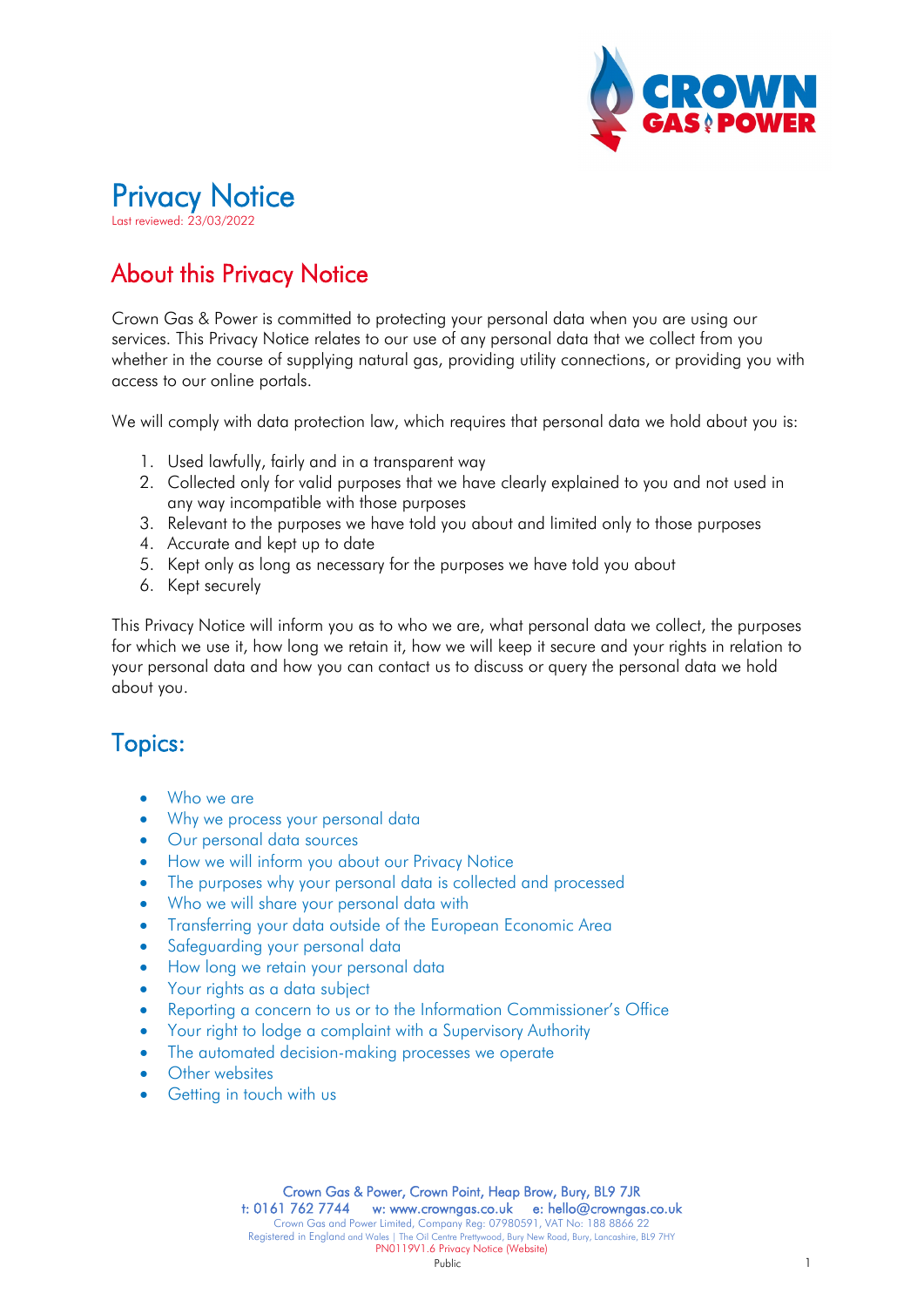

### <span id="page-1-0"></span>1 Who we are

Crown Gas & Power is a supplier of natural gas and electricity to premises throughout the mainland United Kingdom. We also provide sitework solutions for gas, electricity and water services connecting homes and businesses throughout the country.

"Crown Gas & Power" is a generic reference to Crown Gas and Power Limited (registered in England and Wales under number 07980591), Crown Gas and Power Limited t/a as Epic Energy, Crown Gas & Power (Siteworks) Limited (registered in England and Wales under number 09727143) Crown Oil Limited t/a Crown Gas & Power (registered in England and Wales under number 1315556) and Crown Gas and Power 2 Limited (registered in England and Wales under number 11357910). Each company has a registered office located at The Oil Centre, Prettywood, Bury New Road, Bury, Lancashire, BL9 7HY.

All organisations named above are data controllers and are registered with the Information Commissioner's Office: Crown Gas and Power Limited (ID ZA338076), Crown Gas & Power Siteworks Limited (ID ZA543428), Crown Oil Limited (ID Z9218091) and Crown Gas and Power 2 Limited (ID ZA909838).

Crown Gas & Power shall be responsible for all data processing activities. Should a change of responsibility occur this Privacy Notice shall be updated and communicated.

**How to contact us**<br>Crown Gas & Power operate from one location and can be contacted directly on the details below:

### Crown Gas & Power, Crown Point, Heap Brow, Bury, BL9 7JR

t: 0161 762 7744\* (Monday to Thursday 08:30-17:30, Friday 08:30-17:00) e: [hello@crowngas.co.uk](mailto:hello@crowngas.co.uk) | w: [www.crowngas.co.uk](http://www.crowngas.co.uk/) *\*Please note that calls to and from the above number may be recorded for quality and training purposes.*

### <span id="page-1-1"></span>2 Why we process your personal data

We collect and process personal data in order to perform the contract we have entered with you (or discharge other contractual obligations) or to comply with our legal obligations. We will collect and process personal data where we have a legitimate interest (and your rights do not override that interest), for example: we collect cookies to help improve your experience on our web portal.

We are licensed and regulated by Ofgem, which means we have to operate and communicate with our customers in a way which is fair, honest and transparent. This means that we have to process personal data in a specific way so that we can comply with our license. For example, this may mean contacting you in advance to inform you of the ways you can renew your agreement with us.

Your safety is important to us so we may need to collect and process personal data to ensure we can meet current health and safety requirements as set out in current legislation (such as the Gas Act 1995) and industry codes of practice.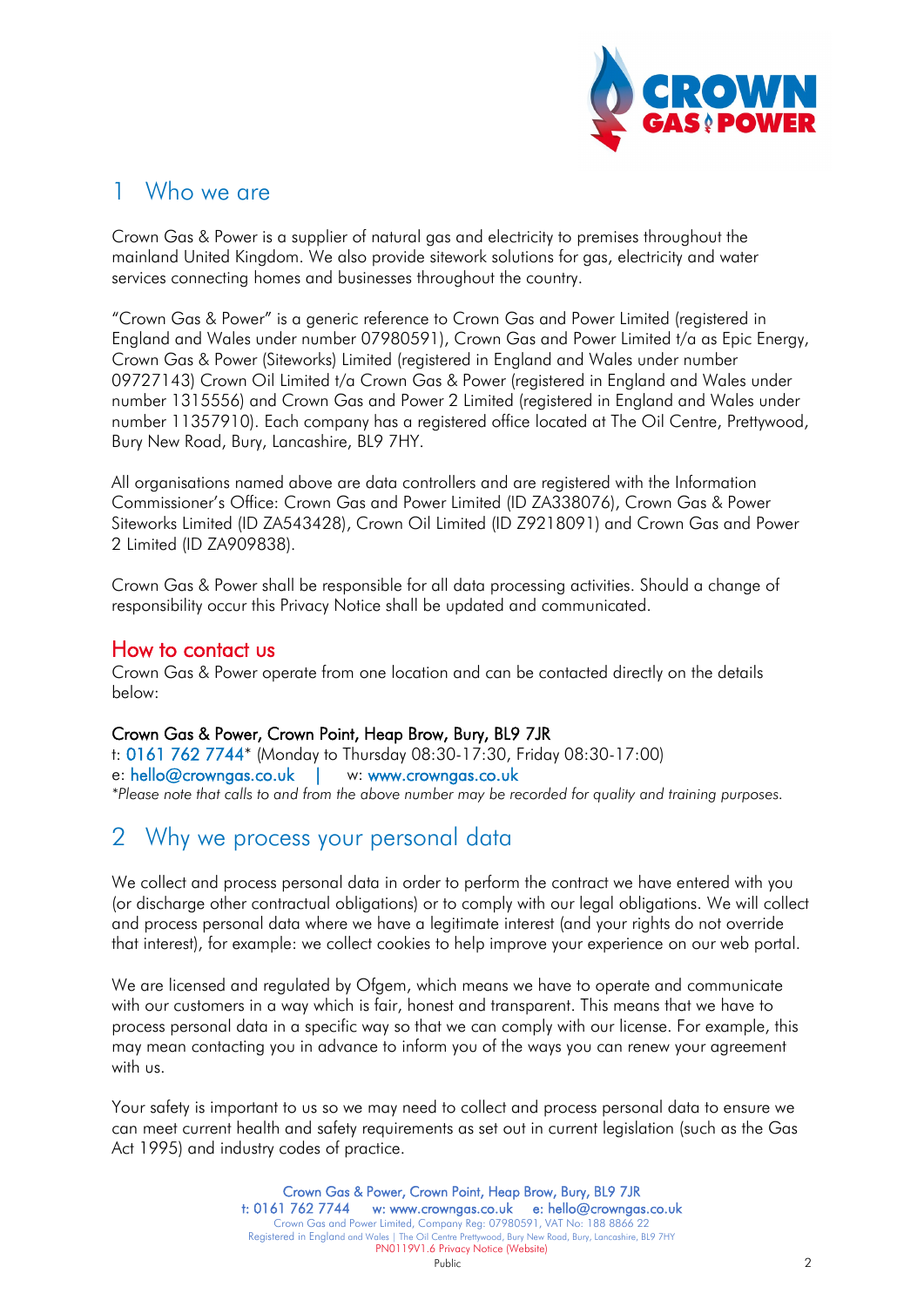

### <span id="page-2-0"></span>3 Our personal data sources

We can collect personal data from any of the sources listed below:

- Third party intermediaries (TPIs) who are working on your behalf by producing a valid letter of authority
- Publicly available information. For example, we may use Companies House, the Royal Mail, UK Land Registry, and information provided to us via listed search engine results such as Google
- Information that you provide to us. This can include contact details provided to us when a contract was agreed or upon contacting us by email or telephone
- Industry parties including meter asset manager (MAM)/operator, automated meter read (AMR) service providers, meter reading agencies, debt recovery agencies, gas and power networks, and other market participants such as suppliers and shippers
- In the case of a change of occupancy, personal information (such as a contact name and telephone) may have been provided to us by your landlord or the previous occupier
- Information you provide by visiting our website, completing online forms, contracting with us, or contacting us

### <span id="page-2-1"></span>4 How we will inform you about our Privacy Notice

A free hard copy of this Privacy Notice can be requested by contacting our Customer Service team:

```
t: 0161 762 7744* (Monday to Thurs 08:30-17:30, Friday 08:30-17:00)
e: hello@crowngas.co.uk | w: www.crowngas.co.uk
```
Where you have agreed a contract indirectly using a TPI, we will inform you where you can access this Privacy Notice within one month of your contract being agreed.

We will not use your personal data for any new, different or incompatible purposes from that set out below without first informing you. Changes made to this Privacy Notice will be updated on our website, portals and clearly signposted on key touch point documents.

### <span id="page-2-2"></span>5 The purposes why your personal data is collected & processed

We collect personal data with the overall aim of providing a better service to all our customers and industry partners.

Personal data we collect from you is not sensitive. For example, we will never ask or process data relating to race, religion or ethnicity.

Most personal data is collected indirectly using a TPI, although we may have collected it through other alternative sources for a legitimate purpose as set out in Section [3.](#page-2-0) We will only work with a TPI where we have a formal agreement in place and the TPI can prove they are instructed to act on your behalf by providing us with a valid letter of authority.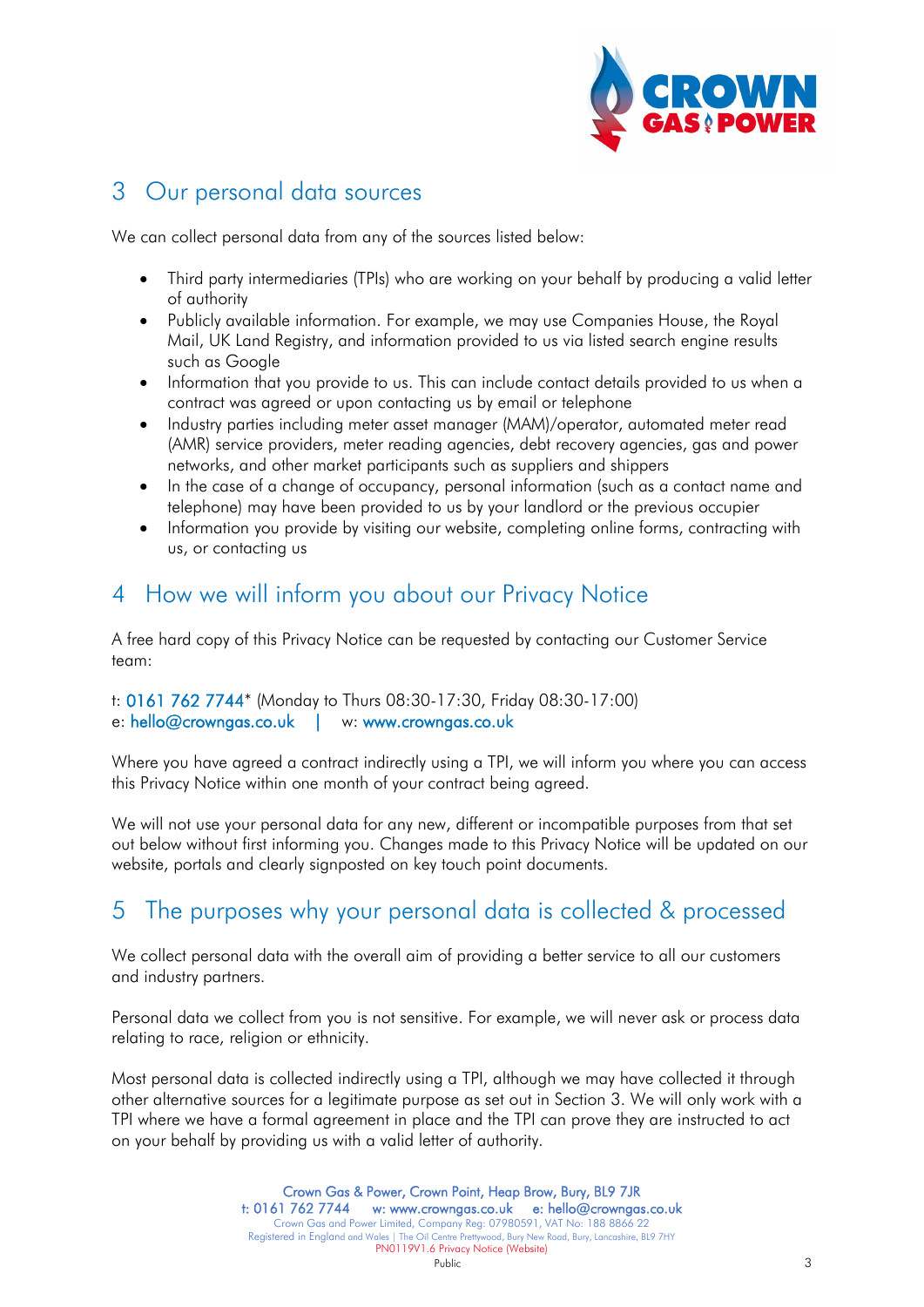

The personal data categories identified below are relevant and specific for the services that we offer. The listing also describes how and why we process them.

### 5.1 Contact details (including company details, contact names, telephone numbers & email addresses)

This data allows us to contact you for matters relating to invoicing, your contract, your account, your agreement or metering equipment. Such data will also be used to provide you with electronic billing information and provide you with access to our web portal services.

**Ø** Contractual purpose **Ø** Legal purpose

Company details (such as a company name) allows us to carry out a credit check assessment so that an accurate quotation can be provided for new business or renewal purposes.

This information is supplied to Credit Reference Agencies (CRAs) and they will give us information about you, such as your financial history. The purpose of this allows us to assess the creditworthiness and product suitability, check your identity, manage your account, trace and recover debts and prevent criminal activity. We will also continue to share information about you with CRAs on an ongoing basis, including about your settled accounts and any debts not fully repaid on time. CRAs will share your information with other organisations. The identities of the CRAs, and the ways in which they use and share personal information, are explained in more detail at [www.experian.co.uk/crain/index.html.](http://www.experian.co.uk/crain/index.html)

On occasion we will share your contact details with our agents (such as meter reading or meter asset management company) who may need to contact you on our behalf to obtain a meter reading, rectify a query with your metering equipment or contact you should there be an emergency or a matter related to theft.

Most contact details are provided to us initially by a TPI prior to or during the agreement of a contract. In some cases, we may need to obtain alternative contacts (for example a facilities manager) who may be best suited to assist us should we have a specific query. Where we have no contact details, we may sometimes take proactive steps to collect data using desktop research (such as internet searches) or sending representatives to your premises on our behalf.

There may be an impact on the level of service that we can provide should there be no/inaccurate contact details. For example, we may need your contact details so that we can inform you of changes to your agreement or discuss an invoice.

#### 5.2 Meter point details (including meter point reference number, meter serial number, address & meter readings)

Premises which are connected to the gas and power network typically have a unique identification such as a meter point reference number (MPxN) which can be linked to a meter serial number and/or other

**Ø** Contractual purpose  $\boxtimes$  Legal purpose

Crown Gas & Power, Crown Point, Heap Brow, Bury, BL9 7JR t: 0161 762 7744 w: [www.crowngas.co.uk](http://www.crowngas.co.uk/) e: hello@crowngas.co.uk Crown Gas and Power Limited, Company Reg: 07980591, VAT No: 188 8866 22 Registered in England and Wales | The Oil Centre Prettywood, Bury New Road, Bury, Lancashire, BL9 7HY PN0119V1.6 Privacy Notice (Website)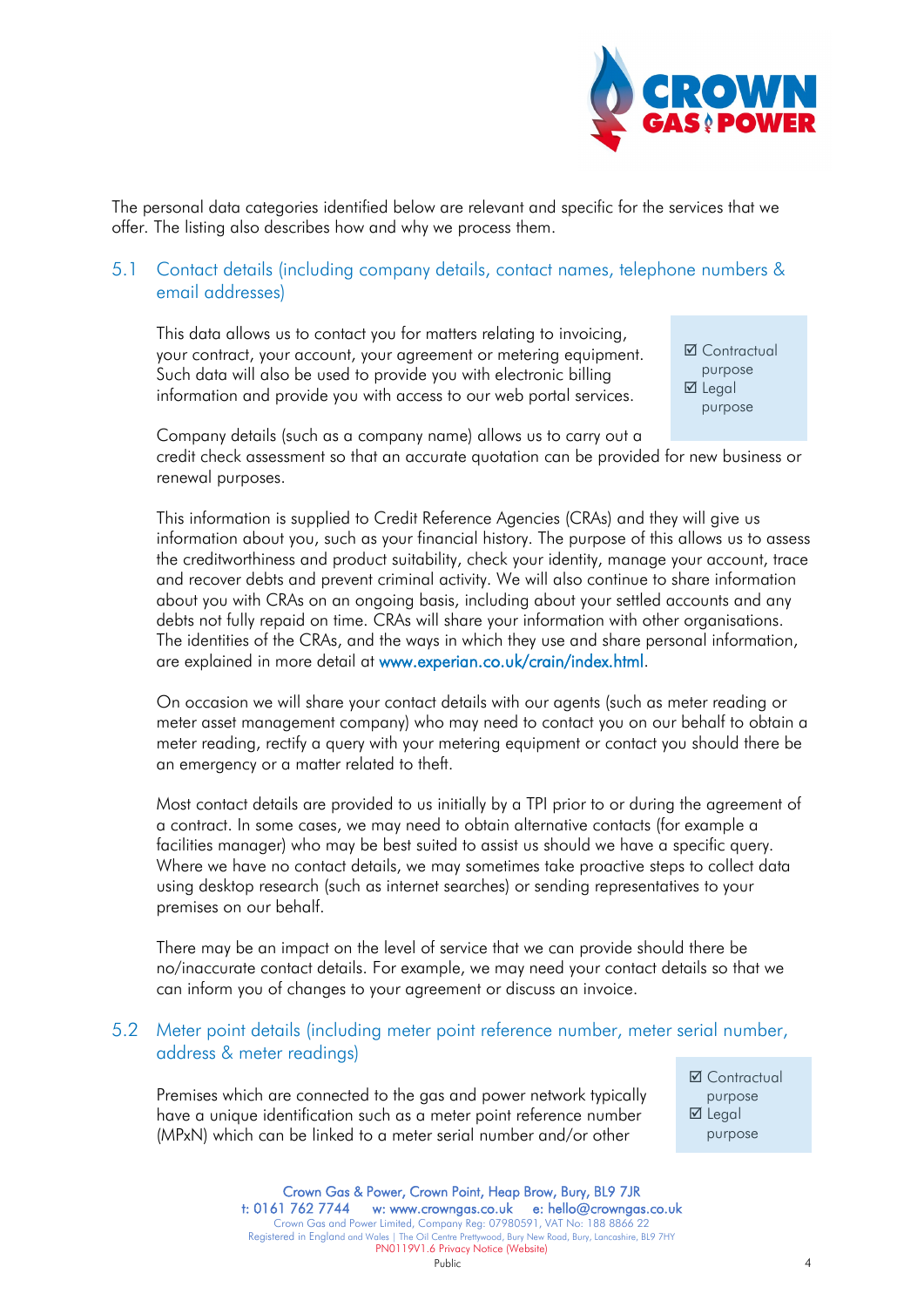apparatus such as an AMR. These items are linked to your address and are stored on a central Industry database.

Meter readings (provided by you, a TPI or by an AMR or Smart Meter) are processed against your MPxN so that we can charge you. Readings are shared with the Industry for costing and statistical purposes.

We collect meter point details through a TPI or by the Industry prior to or during the fulfilment of a contract. This data enables us to switch your supply, invoice you accurately and instruct any third party agencies (such as a meter reader) to attend your premises in the performance of our contract, or in an event of an emergency.

Where no formal gas/power supply agreement exists (for example where there is a change of occupancy or erroneous transfer) we will process such data in line with our supply license and applicable legislation such as the Gas Act of 1995 or Electricity Act of 1989.

#### 5.3 Bank or payment details

This data may be provided to us upon or during the term of a contract and is provided to us either directly by you or by a TPI. Such data can be information related to the setting up of a direct debit, which we will process in accordance with the Direct Debit Guarantee Scheme.

**Ø** Contractual purpose **Ø** Legal purpose

We also take credit and debit card payments over the phone and may ask you to confirm your bank details by email in order to make payments directly into your account.

These processing activities enable us to charge you for the energy you consume, services we provide or make payments as part of our wider contractual obligations owed to you.

#### 5.4 Telephone call recordings

External telephone calls are recorded for training, security and auditing purposes.

Sometimes a contract can be agreed verbally by a TPI or by us directly as part of our service offering. In such cases it will be made clear to you that your expressed consent will be used as the basis for which a contract has been agreed and personal data can be processed.

#### 5.5 Electronic & hardcopy correspondence

We may collect and process electronic and hardcopy correspondence (such as emails, invoices, consumption statements and letters) as part of either a contractual obligation or a wider legitimate interest.

When you contact Crown Gas & Power for any reason, we may keep a record of our communication to help solve a query and to support our customer service delivery operation.

**Ø** Contractual purpose **Ø** Legal purpose

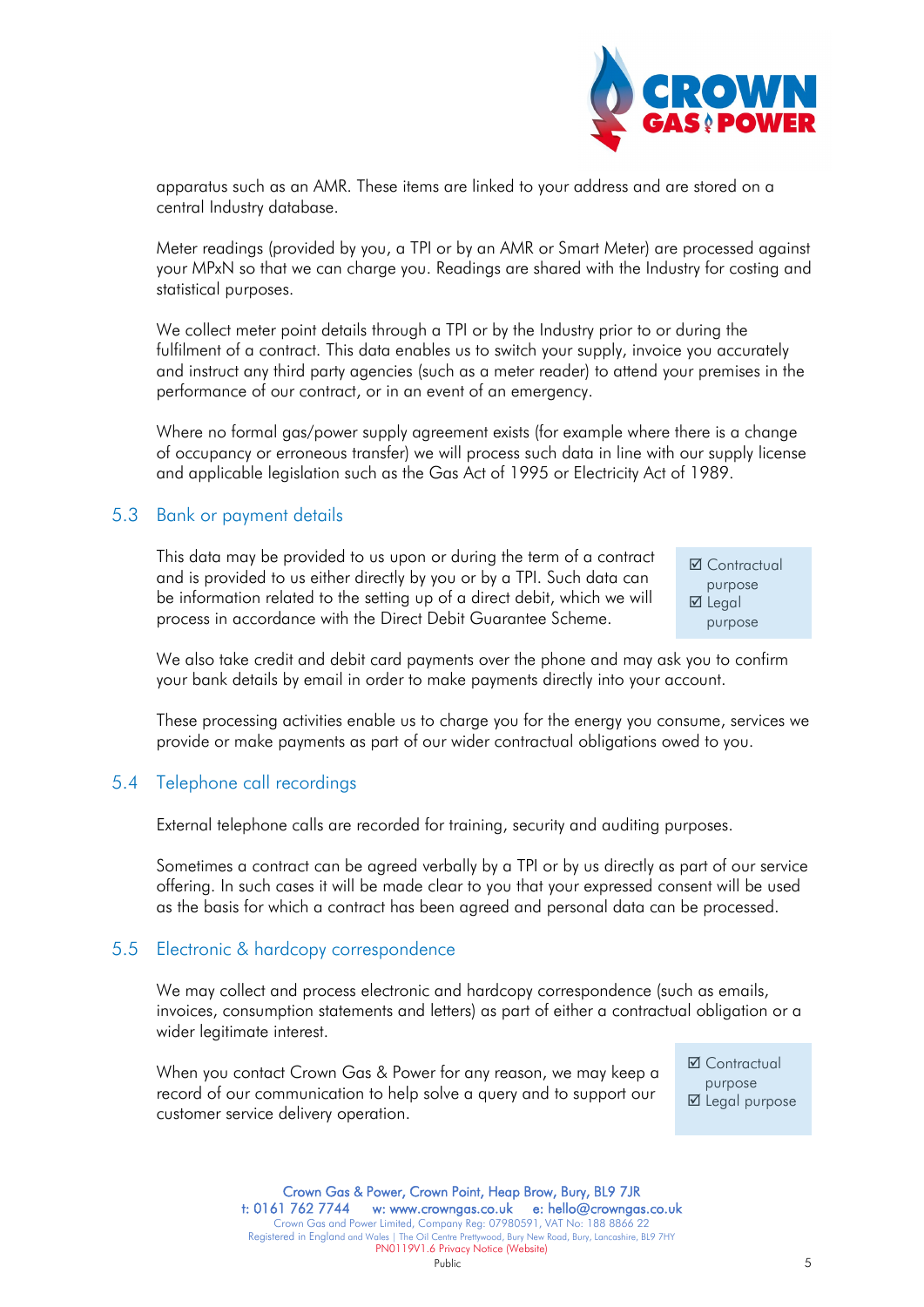

#### 5.6 IP addresses & cookies

When you access our website and web portal, we may collect data relating to your computer including its IP address. Such data is anonymous in its form and allows us to carry out statistical analysis of browsing behaviour.

**Ø** Consent **Ø** Legitimate interest

Our website uses cookies such as Google Analytics to collect information about how you use our website. The cookies provide us with anonymous information showing us the number of visitors to our website, the device they have accessed it with and which web browser they are viewing it on. This data allows for statistical analysis and helps us understand our customer behaviour better and optimise your online experience.

Cookies also provide a convenience feature to save you time. If you personalise a web page or navigate within a site, a cookie helps the site to recall your specific information on subsequent visits. This simplifies the process of delivering relevant content and eases site navigation.

For further information visit [www.aboutcookies.org](http://www.aboutcookies.org/) or [www.allaboutcookies.org.](http://www.allaboutcookies.org/)

You can set your browser not to accept cookies and the above websites will inform you how you can remove cookies from your browser. However, in a few cases some of our website features may not function as a result.

### <span id="page-5-0"></span>6 Who we will share your personal data with

We may share your personal data with:

- A regulatory authority such as Ofgem or the police in the course of meeting a supply license requirement or in matters relating to fraud prevention, detection or other legal concerns
- A TPI should they be able to provide us with a valid letter of authority (LOA) that shows they are legitimately working on your behalf. Your personal data will not be shared where an LOA is invalid
- Third-party agencies such as meter read organisations, meter asset managers and debt collection agencies. This is done so that we can meet our license obligations and/or for contractual purposes
- Gas and power networks and infrastructure companies in the course of fulfilling a contractual obligation (such as a service installation) or for health and safety purposes as required by law
- Credit Reference Agencies (CRAs), such as Experian, who provide us information about you, such as your financial history. We will also continue to share information about you with CRAs on an ongoing basis, including about your settled accounts and any debts not fully repaid on time. CRAs will share your information with other organisations. The identities of the CRAs, and the ways in which they use and share personal information, are explained in more detail at [www.experian.co.uk/crain/index.html.](http://www.experian.co.uk/crain/index.html)
- Gas suppliers, shippers and network operators for matters relating to supply, billing and/or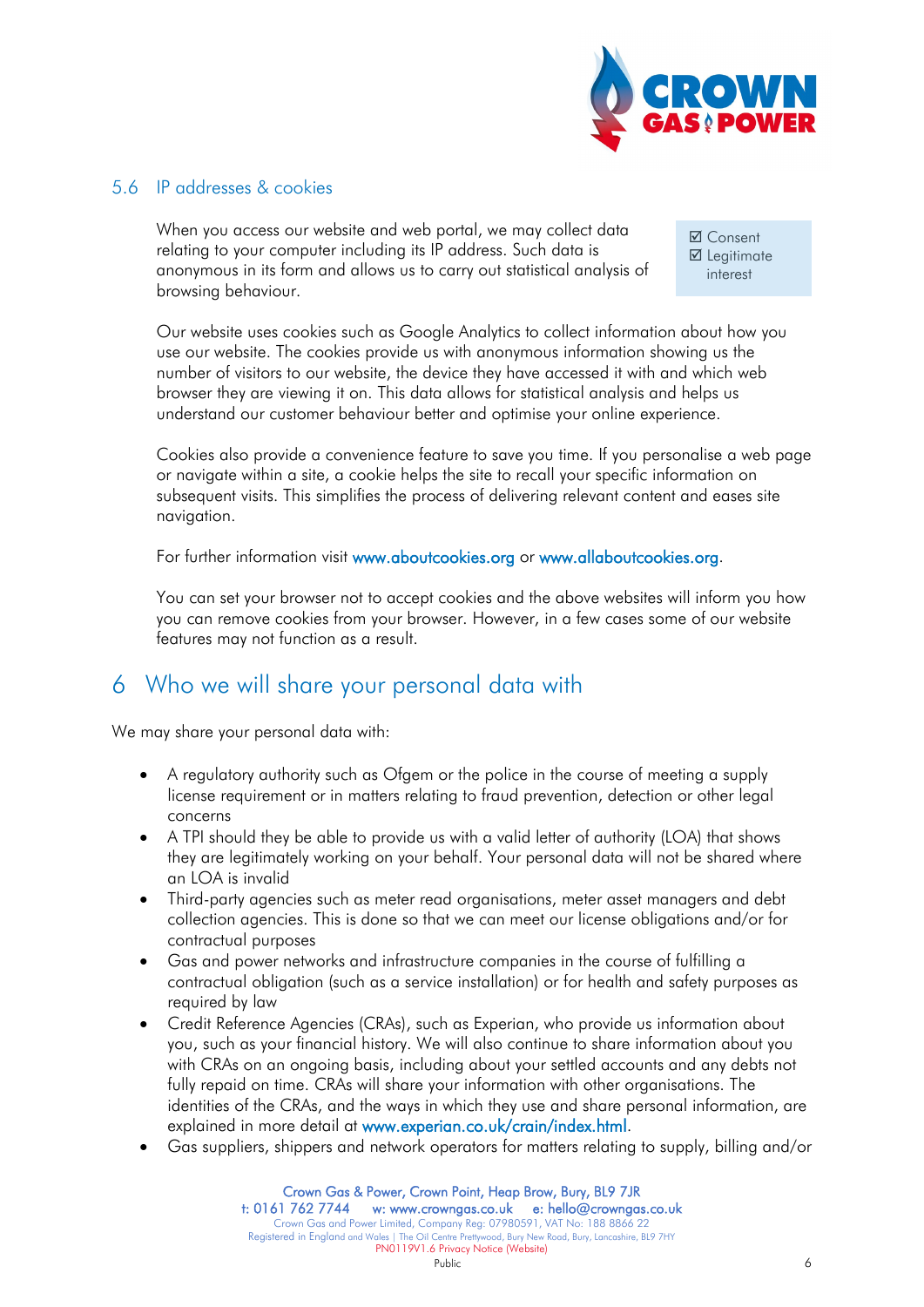

query resolution. Such processing is required for supply license reasons and industry codes

- Third parties should we sell any or all of our business and/or our assets to a third-party
- Companies which fall under the generic reference to 'Crown Gas & Power' (as outlined in Section [1\)](#page-0-0), where there is a legitimate purpose (for example, a contractual purpose)

### <span id="page-6-0"></span>7 Transferring your data outside of the European Economic Area

Some of our processing activities may involve your personal data being transferred to a third-party agency who may in turn process your data outside of the European Economic Area (EEA). In such instances, the transfer of data outside of the EEA is necessary for the performance of a contract between ourselves and that of our processing partner.

### <span id="page-6-1"></span>8 Safeguarding your personal data

Crown Gas & Power takes all reasonable steps to ensure that appropriate safeguards are in place to protect your personal data. For example, we ensure that our staff members are properly trained so that they can process your data securely and safely.

Safeguards are regularly reviewed by senior management as part of our wider data protection policy, which has an overall objective of preserving the confidentiality, integrity and availability of personal data.

### <span id="page-6-2"></span><sup>9</sup> How long we retain your personal data

Your personal data will be retained by us for as long as there remains a valid lawful basis for retaining it. When personal data is no longer relevant, associated processing activities will become severely restricted. For example, if you switch supplier we will no longer process data related to you.

Accounting information (such as invoices) will be retained for at least six years in line with current tax legislation.

### <span id="page-6-3"></span>10 Your rights as a data subject

To ensure fair and transparent processing it is important that we inform you of your rights with regards to how your personal data is processed. Where you wish to exercise a right, we have signposted the best contact details for you to get in touch with us.

Naturally we will need to confirm your identity before your request can be processed.

#### 10.1 Your right to be informed

This is our Privacy Notice which informs you of who we are, why we are processing your personal data, with whom we share your personal data with and how we have collected it. These details are set out above.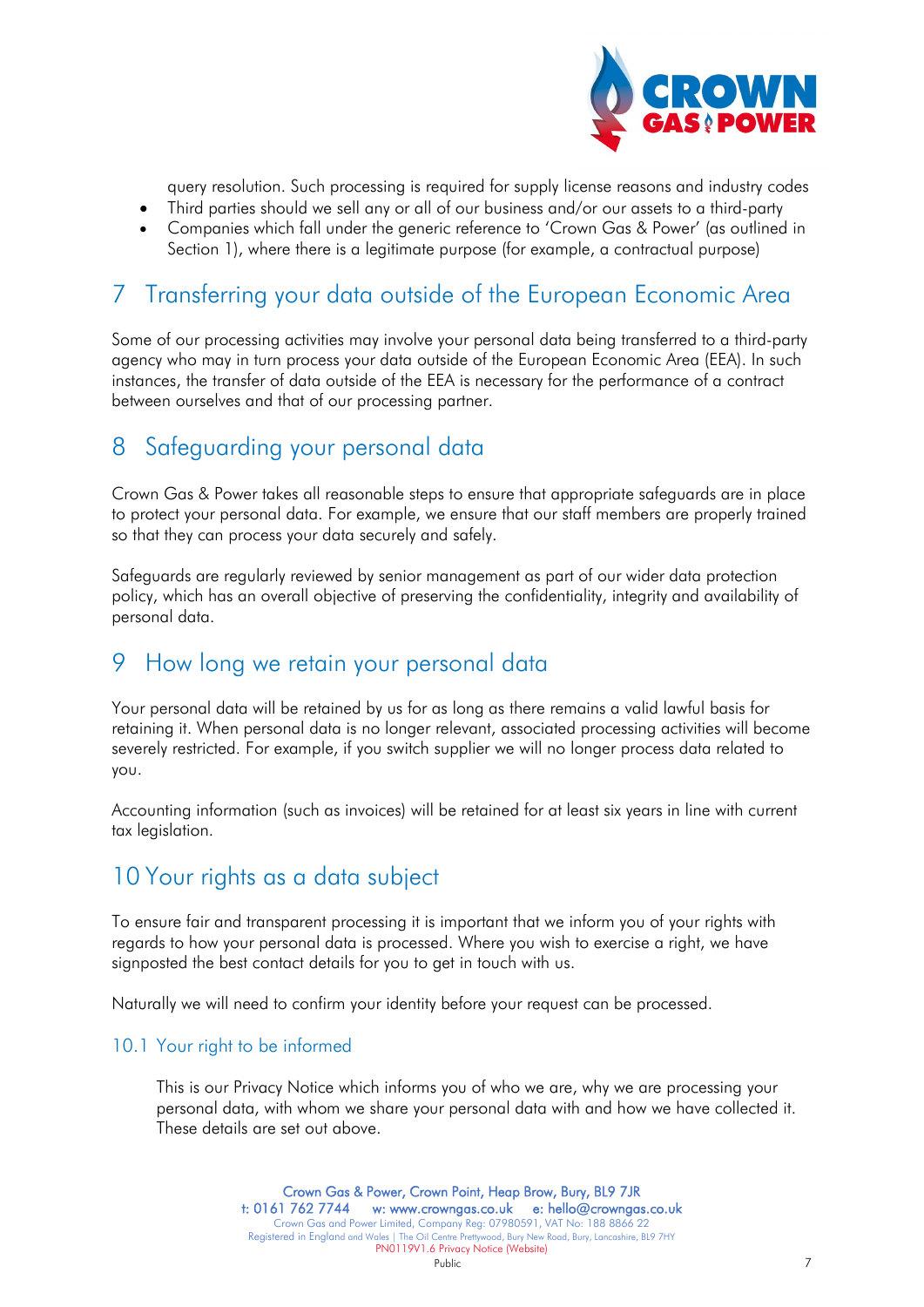

Our Privacy Notice can be found on our website and is signposted on our web portals and other key business documentation (such as on contracts). Our staff members are trained to provide this notice on request.

If you would like to discuss this Privacy Notice or suggest ways which we could improve the content or its communication then please contact our Customer Service team on 0161 762 7744 or [hello@crowngas.co.uk](mailto:hello@crowngas.co.uk) who will point your enquiry to the right department.

#### 10.2 Your right to access

As a data subject you have the right to access the personal data we hold about you and check that we are lawfully processing it. A documented process and form is available from our website.

Raising a data subject access request (DSAR) is free and can be done in writing by emailing us at [datamanager@crowngas.co.uk](mailto:datamanager@crowngas.co.uk) or alternatively writing to us at:

#### The Data Manager, Crown Gas & Power, Crown Point, Heap Brow, Bury, BL9 7JR

You can also speak to a member of staff on 0161 762 7744 who will put you in contact with the data manager should you have any questions or queries relating to a DSAR.

In line with legal requirements, we do not have a data protection officer due to the nature and volume of our processing activities. However, we have appointed a data manager who will act in an equivalent capacity.

Once we receive your request we will ask you to verify your identity and ask you to specify the data or processing activity that you require so that we can confirm your expectations and respond within one month.

We do have the right to refuse a DSAR should it be manifestly unfounded or excessive and we can apply a reasonable fee and/or extend the time to respond should the request be complex (in which case you would be informed within one month). We do have the right to charge a reasonable fee if you make numerous requests for the same information.

#### 10.3 Your right to rectification

Where personal data is inaccurate or incomplete you have the right for it to be rectified on our systems. In such cases we will act promptly to put things right.

So that we can quickly resolve your query we may ask you to provide some supporting evidence to show that the data needs to be altered. For example, in order for us to update the address associated with your MPxN we will require the address to be updated with Royal Mail first. As a second example, in order for us to update a meter serial number we would require a clear photograph of your meter.

If you require your personal data to be rectified please contact our Customer Service team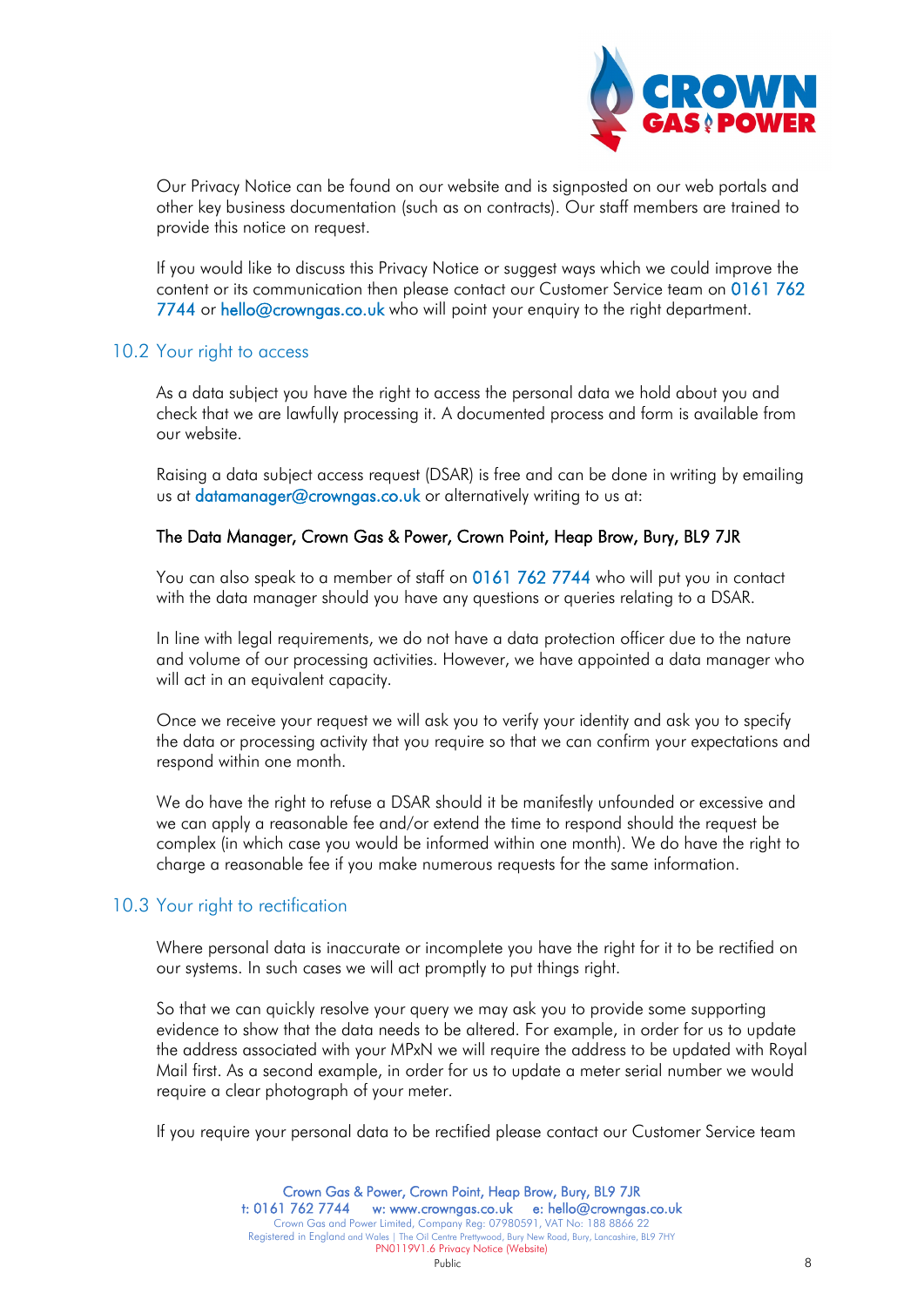

on 0161 762 7744 or [hello@crowngas.co.uk](mailto:hello@crowngas.co.uk) who will pass your request on to the relevant team.

#### 10.4 Your right to erasure

This enables you to ask us to delete or remove personal data where there is no good reason for us to continue to processing it. You also have the right to ask us to delete or remove your personal data where you have exercised your right to withdraw consent (see below).

Sometimes, however, we may refuse a request to erase such data in order, for example in order to comply with a legal obligation.

If you require your personal data to be erased, please contact our Customer Service team on 0161 762 7744 or [hello@crowngas.co.uk](mailto:hello@crowngas.co.uk) who will assist you in your query or pass you on to the relevant team.

### 10.5 Your right to restricted processing

This enables you to ask us to restrict the processing of your personal data. For example, if you do not want us to erase your data you may ask us to restrict our processing activities instead. A good example would be electronic invoicing.

If you wish for restricted processing to be applied to your personal data please contact our Customer Service team on 0161 762 7744 or [hello@crowngas.co.uk](mailto:hello@crowngas.co.uk) who will pass your request on to the relevant team.

#### 10.6 Your right to data portability

To help strengthen your control over your data, you have the right in certain circumstances to receive personal data from us in a format that allows you to easily access it. For example, you may want your meter readings in an Excel format.

We may ask you to specify what data you wish us to provide you, or we may direct you to an existing service that we already provide where you can freely obtain the information. Where we can we will try and provide you the data in a common format, which is transferable with other data controllers.

Should you wish to exercise your right to data portability, please contact our Customer Service team on 0161 762 7744 or [hello@crowngas.co.uk](mailto:hello@crowngas.co.uk) who will pass your request on to the relevant team.

#### 10.7 Your right to withdrawing consent

In circumstances where you may have provided your consent to the processing of your personal data for a specific purpose, you have the right to withdraw your consent for that specific processing activity at any time. For example, it could be the case that you need to notify us that a Letter of Authority has been revoked.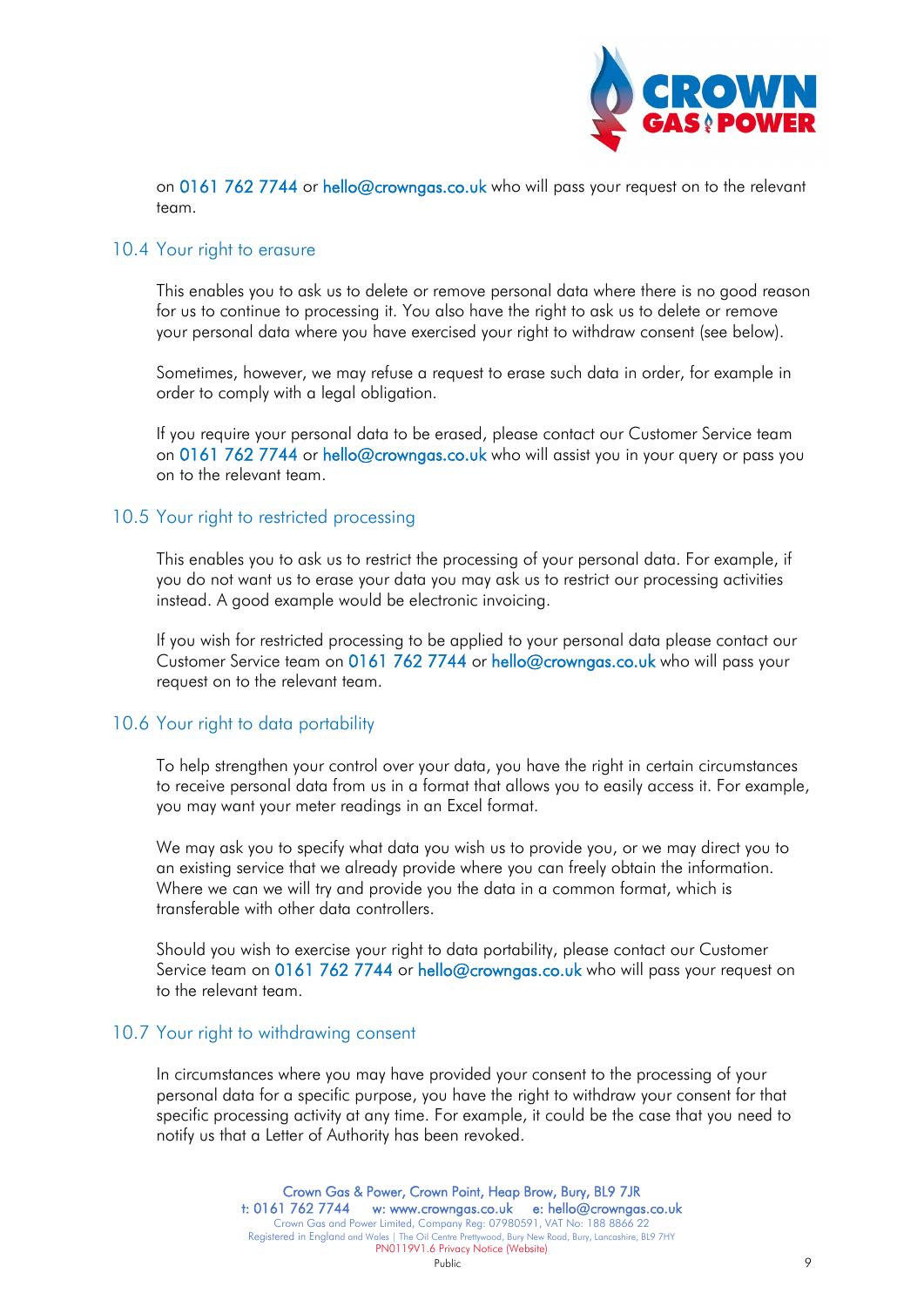

To withdraw your consent, please contact Customer Service team on 0161 762 7744 or [hello@crowngas.co.uk](mailto:hello@crowngas.co.uk) who will pass your request on to the relevant team.

Once we have received notification that you have withdrawn your consent, we will no longer process your data for the purpose or purposes you originally agreed to, unless we have another lawful basis for doing so such as a contractual or legal reason.

#### 10.8 Your rights relating to automated decision making

Details of what automated decision-making activities we carry out are described below in Section 13. If you wish to speak to a member of our team to understand the decision made, obtain an explanation of the decision or challenge it then please contact our Customer Service team on 0161 762 7744 or [hello@crowngas.co.uk](mailto:hello@crowngas.co.uk) who will pass your request on to the relevant team.

We may reject your request not to be subject to automated decision making where such activity is a necessary step in our contracting process, or is required in the performance of a contract between us.

### <span id="page-9-0"></span>11 Reporting a concern to us or to the Information Commissioner's **Office**

If you have a concern regarding how we handle your personal data then we kindly request that you inform us about it first so that we can work with you in an effort to resolve it.

You can report a concern or raise a complaint with us initially by contacting us at [complaints@crowngas.co.uk](mailto:complaints@crowngas.co.uk) or contacting our Customer Service team on 0161 762 7744 who will pass you onto the relevant person. Alternatively, you can write to us by sending your letter to:

#### Crown Gas & Power, Crown Point, Heap Brow, Bury, BL9 7JR

We aim to acknowledge your complaint within two business days and provide a resolution within 28 days. If we are unable to meet this timescale, we will write to notify you in advance.

If you are not satisfied with our proposed resolution to your complaint, you can raise the matter directly with the Information Commissioner's Office (ICO). The ICO will take steps to address your concern and provide guidance and support to us to so that we can put things right.

Crown Gas & Power is a data controller and is registered with the ICO. We will provide you with our ICO identification on relevant correspondence to you. Details as to how to get in touch with the ICO or report a concern can be found on their webpage [ico.org.uk/concerns.](https://ico.org.uk/concerns/)

### <span id="page-9-1"></span>12 Your right to lodge a complaint with a supervisory authority

If you consider that the processing of personal data infringes any of your rights set out in Section 9, you have the right to lodge a complaint with the relevant supervisory authority in the European

> Crown Gas & Power, Crown Point, Heap Brow, Bury, BL9 7JR t: 0161 762 7744 w: [www.crowngas.co.uk](http://www.crowngas.co.uk/) e: hello@crowngas.co.uk Crown Gas and Power Limited, Company Reg: 07980591, VAT No: 188 8866 22 Registered in England and Wales | The Oil Centre Prettywood, Bury New Road, Bury, Lancashire, BL9 7HY PN0119V1.6 Privacy Notice (Website)